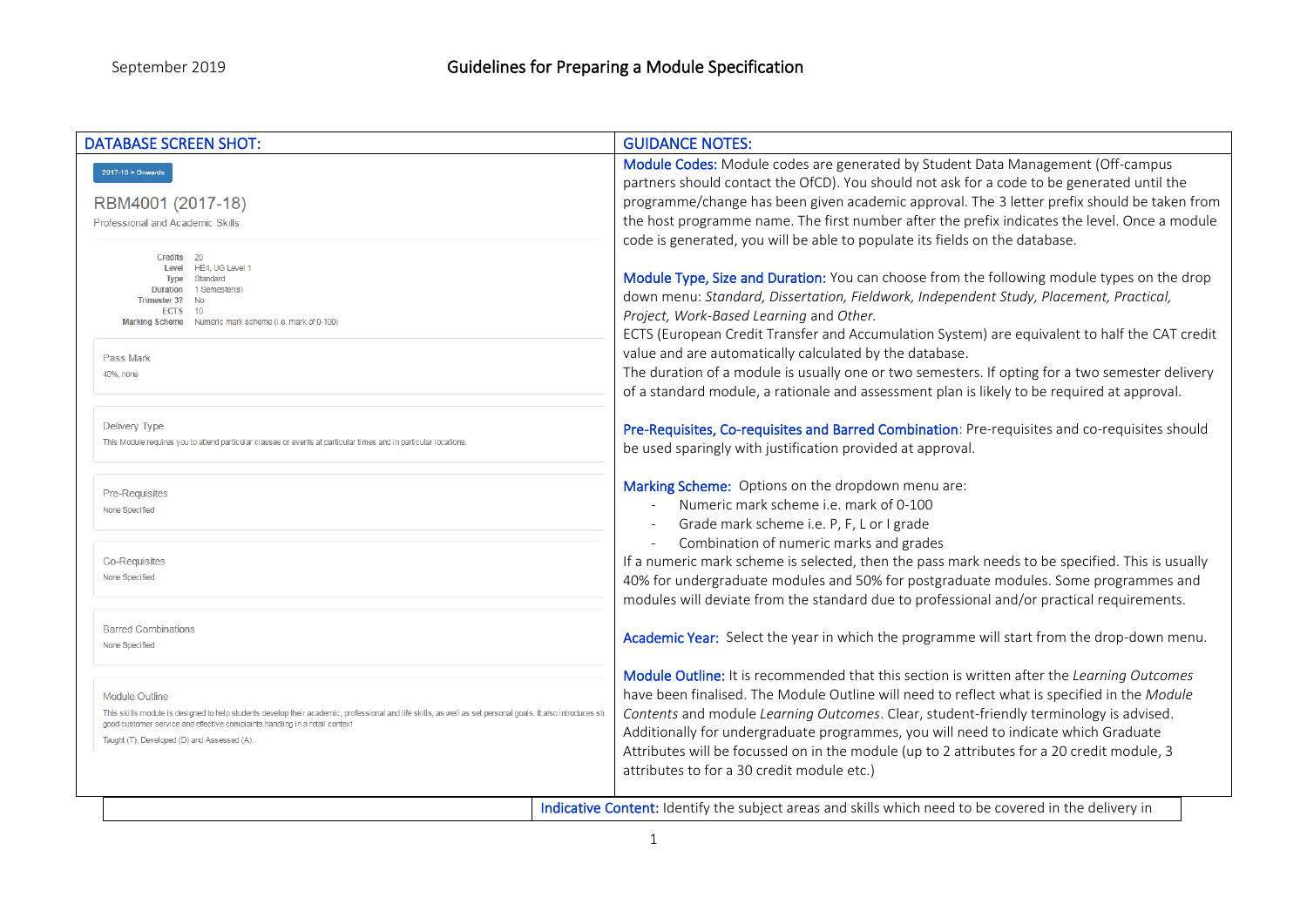| <b>Indicative Content</b> |                                                                                                                                                                                | clear and simple terms. Ensure these include the necessary content to meet the learning outcomes                                                                                                  |  |
|---------------------------|--------------------------------------------------------------------------------------------------------------------------------------------------------------------------------|---------------------------------------------------------------------------------------------------------------------------------------------------------------------------------------------------|--|
|                           | <b>Description</b>                                                                                                                                                             | specified on the Module Specification. Include the relevant Graduate Attributes in the list.                                                                                                      |  |
|                           | Written communication in an academic context                                                                                                                                   | Learning Outcomes (LOs): Specify 3 LOs per 20 credit module and between 4 and 5 LOs per 30 credit                                                                                                 |  |
| $\overline{2}$            | Referencing and avoiding plagiarism                                                                                                                                            | module.                                                                                                                                                                                           |  |
| $\overline{3}$            | <b>Examination techniques</b>                                                                                                                                                  | Start each LO with a verb which is appropriate to the level. Examples:                                                                                                                            |  |
|                           |                                                                                                                                                                                | Level 3 and HE4: explain, describe, discuss, outline. HE5: Analyse, appraise, compare and contrast.                                                                                               |  |
| $\overline{4}$            | Research sources and strategies                                                                                                                                                | HE6 and HE7: Critically appraise, critically evaluate, synthesise. HE7 also include: Solve complex                                                                                                |  |
| 5                         | Time management                                                                                                                                                                | problems, develop creative or innovative solutions/recommendations. See:                                                                                                                          |  |
| 6                         | Customer service and effective communication in the workplace (written and verbal)                                                                                             | https://www.qaa.ac.uk/quality-code/qualifications-and-credit-frameworks                                                                                                                           |  |
| $\overline{7}$            | Personal selling                                                                                                                                                               | Ensure learning outcomes are specific, measureable, valid and fair.                                                                                                                               |  |
| 8                         | Problem solving and handling complaints                                                                                                                                        | Specific: Avoid including LOs which repeat general expectations, such as those laid out in the General                                                                                            |  |
| 9                         | Managing meetings and "huddles                                                                                                                                                 | Assessment Guidelines e.g. "Demonstrate effective Harvard referencing", "Use appropriate learning                                                                                                 |  |
| 10                        | Other life skills: resilience, grit, positivity, professionalism                                                                                                               | resources to conduct secondary research" etc.- unless these relate to a skills module.                                                                                                            |  |
| 11                        | Developing personal, professional and academic goals                                                                                                                           | Measureable: Avoid starting with verbs such as "appreciate" and "understand". How can these be                                                                                                    |  |
|                           |                                                                                                                                                                                | easily measured?                                                                                                                                                                                  |  |
|                           |                                                                                                                                                                                | Valid: Avoid LOs which don't challenge the students to the required expectations e.g. "Demonstrate                                                                                                |  |
|                           |                                                                                                                                                                                | xxx practical skills". Alternative: "demonstrate effective xxx practical skills in response to a given                                                                                            |  |
|                           | <b>Learning Outcomes</b>                                                                                                                                                       | brief".                                                                                                                                                                                           |  |
|                           | <b>Description</b>                                                                                                                                                             | Fair: Avoid LOs which are reliant on factors outside a student's control e.g. "demonstrate effective                                                                                              |  |
|                           | Demonstrate effective academic skills including research, referencing and academic writing                                                                                     | team outcomes" ALTERNATIVE: "contribute effectively to a team event" and "critically reflect on your                                                                                              |  |
|                           | Recognise and explain the importance of effective customer service and complaints handling                                                                                     | team-working skills"                                                                                                                                                                              |  |
| 3                         | Demonstrate effective personal selling skills                                                                                                                                  | Other considerations: Do not specify the assessment type in the LO, e.g. "produce a portfolio", "write<br>an essay". However it is important that the LOs can be assessed by the assessment type. |  |
|                           | Reflect on the development of academic, professional and life skills to enhance personal development                                                                           | Also refer to the University's Best Practice Guide to Curriculum Design and Delivery.                                                                                                             |  |
|                           |                                                                                                                                                                                | Learning and Teaching Strategy: This section might include general text which is relevant to standard                                                                                             |  |
|                           |                                                                                                                                                                                | modules within a programme. E.g. This module will be delivered through a combination of a number                                                                                                  |  |
|                           | Learning And Teaching Strategy                                                                                                                                                 | of learning and teaching methods including: lectures, seminars, workshops and tutorials. Delivery will                                                                                            |  |
|                           | Tutor led sessions will consolidate this information with a mix of standard lectures coupled with group work sess                                                              | be supported by online discussions and activities posted on the VLE. You will be expected to attend all                                                                                           |  |
|                           | certain independence in their study by completing additional research from recognised academic sources outsid                                                                  |                                                                                                                                                                                                   |  |
|                           | tutorials will allow for guidance and feedback on progression within the module. Blended learning utilising the onl<br>delivery materials, plus additional on line activities. | scheduled sessions and prepare for these in advance by undertaking relevant research and                                                                                                          |  |
|                           |                                                                                                                                                                                | background reading.                                                                                                                                                                               |  |
|                           |                                                                                                                                                                                | A general statement will allow a module tutor to tailor-make deliveries, which can be outlined in                                                                                                 |  |
|                           |                                                                                                                                                                                | more detail in the Module Guide. N.B. Such text will not exclude TIRI activities such as flipped                                                                                                  |  |
|                           |                                                                                                                                                                                | classrooms, visits, guest speakers etc. However, if such learning opportunities are specified in the                                                                                              |  |
|                           |                                                                                                                                                                                | strategy statement, then these MUST be provided in every delivery of the module.                                                                                                                  |  |
|                           |                                                                                                                                                                                | In some cases, the learning and teaching strategy will need to be more specific because of the nature                                                                                             |  |
|                           |                                                                                                                                                                                | of the module - particularly in relation to project and work-based learning modules.                                                                                                              |  |
|                           |                                                                                                                                                                                | Also refer to the University's Best Practice Guide to Curriculum Design and Delivery.                                                                                                             |  |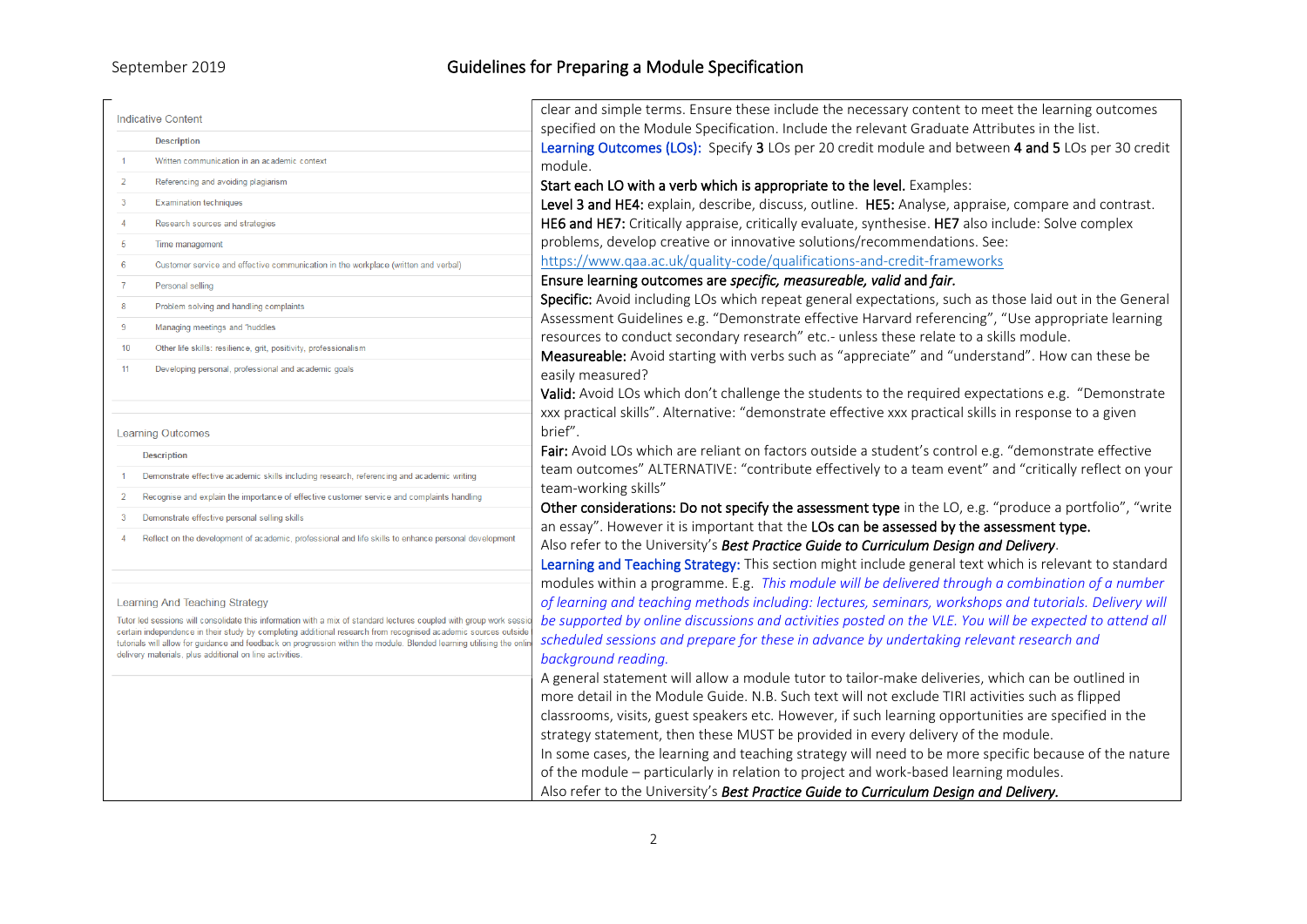## September 2019 **Guidelines for Preparing a Module Specification**

| Learning & Teaching Methods                                                                                                                                                                                                                                                                                                                                                                                                                                                                                                                                                                                                                                                                                                                                                                                                                                                                                                                                                                                                                                                                                                                                                                                                   |                                                                                    |                              |                                                  | Learning and Teaching Methods: Please refer to the standard hours document                                                                                                                                                                                                                                                                                                                                                                                                                                                                                                                                                                                                                                                                                                                                                                                                                                                                                                                                                                                                                                                                                                                                                                                           |  |
|-------------------------------------------------------------------------------------------------------------------------------------------------------------------------------------------------------------------------------------------------------------------------------------------------------------------------------------------------------------------------------------------------------------------------------------------------------------------------------------------------------------------------------------------------------------------------------------------------------------------------------------------------------------------------------------------------------------------------------------------------------------------------------------------------------------------------------------------------------------------------------------------------------------------------------------------------------------------------------------------------------------------------------------------------------------------------------------------------------------------------------------------------------------------------------------------------------------------------------|------------------------------------------------------------------------------------|------------------------------|--------------------------------------------------|----------------------------------------------------------------------------------------------------------------------------------------------------------------------------------------------------------------------------------------------------------------------------------------------------------------------------------------------------------------------------------------------------------------------------------------------------------------------------------------------------------------------------------------------------------------------------------------------------------------------------------------------------------------------------------------------------------------------------------------------------------------------------------------------------------------------------------------------------------------------------------------------------------------------------------------------------------------------------------------------------------------------------------------------------------------------------------------------------------------------------------------------------------------------------------------------------------------------------------------------------------------------|--|
| <b>Method</b>                                                                                                                                                                                                                                                                                                                                                                                                                                                                                                                                                                                                                                                                                                                                                                                                                                                                                                                                                                                                                                                                                                                                                                                                                 | KIS                                                                                |                              | <b>Hours</b>                                     | issued by SEO. The total of the scheduled, independent and placement hours                                                                                                                                                                                                                                                                                                                                                                                                                                                                                                                                                                                                                                                                                                                                                                                                                                                                                                                                                                                                                                                                                                                                                                                           |  |
| Scheduled                                                                                                                                                                                                                                                                                                                                                                                                                                                                                                                                                                                                                                                                                                                                                                                                                                                                                                                                                                                                                                                                                                                                                                                                                     | Scheduled                                                                          |                              | 67.5                                             | should equate to 10 hours per unit of credit, e.g. 300 hours per 30 credit module.                                                                                                                                                                                                                                                                                                                                                                                                                                                                                                                                                                                                                                                                                                                                                                                                                                                                                                                                                                                                                                                                                                                                                                                   |  |
| Independent                                                                                                                                                                                                                                                                                                                                                                                                                                                                                                                                                                                                                                                                                                                                                                                                                                                                                                                                                                                                                                                                                                                                                                                                                   | Independent                                                                        |                              | 132.5                                            |                                                                                                                                                                                                                                                                                                                                                                                                                                                                                                                                                                                                                                                                                                                                                                                                                                                                                                                                                                                                                                                                                                                                                                                                                                                                      |  |
| <b>Formative Assessment Strategy</b><br>The formative assessment strategy aims to prepare the student for summative assessment by clarifying, sharing and ensuring that goals are under<br>criteria for success in the retail industry. This will be implemented through effective classroom discussions, activities and tasks. Verbal and writter<br>way that allows the student to take ownership of their own learning and as learning resources for one another. This will take place during seminar are<br>and individual interaction with tutors. You will be expected to practice and reflect your personal selling skills and provide feedback to others.<br><b>Summative Assessment Strategy</b><br>The first summative assessment takes the form of a short written academic piece of work, for example, a report, an essay, or a seminar paper whi<br>customer service and complaints handling. The second summative assessment takes the form of an oral assessment in which students demonstr<br>third summative assessment takes the form of a personal development plan in which students reflect on the development of academic, professiona<br>and justified personal goals.<br><b>Summative Assessments</b> |                                                                                    |                              |                                                  | Formative Assessment Strategy: The QAA (2016) defines formative assessment as<br>assessment for which feedback is provided to help students "learn more<br>effectively and find ways to maintain and improve their progress. It does not<br>contribute to the final mark, grade or class of degree awarded to the student."<br>Examples of formative assessment could include presentations of work in<br>progress, quizzes, phase test, proposals and assessment plans.<br>The formative assessment strategy section might include general text which is<br>relevant to standard modules within a programme, e.g. Formative assessment is<br>employed to support your learning on the module, allowing you to reflect on<br>feedback on your progress from your tutors and peers. It takes a variety of forms<br>including xxxx and does not contribute to the final module mark. Such a statement<br>will allow flexibility in in formative assessment, which can be outlined in more<br>detail in the Module Guide. In some cases, the formative assessment strategy will<br>need to be more specific because of the nature of the module.                                                                                                                        |  |
| <b>Assessment</b>                                                                                                                                                                                                                                                                                                                                                                                                                                                                                                                                                                                                                                                                                                                                                                                                                                                                                                                                                                                                                                                                                                                                                                                                             | <b>KIS</b><br><b>Description</b>                                                   | <b>Learning Outcomes</b>     | <b>Marking Scheme</b>                            |                                                                                                                                                                                                                                                                                                                                                                                                                                                                                                                                                                                                                                                                                                                                                                                                                                                                                                                                                                                                                                                                                                                                                                                                                                                                      |  |
| 001 Project Output (other than dissertation)                                                                                                                                                                                                                                                                                                                                                                                                                                                                                                                                                                                                                                                                                                                                                                                                                                                                                                                                                                                                                                                                                                                                                                                  | Coursework<br>Written piece (1000-1500 words)                                      | 12                           | Percentage mark scheme                           | Summative Assessment Strategy: Here a brief summary of the module's                                                                                                                                                                                                                                                                                                                                                                                                                                                                                                                                                                                                                                                                                                                                                                                                                                                                                                                                                                                                                                                                                                                                                                                                  |  |
| 002 Practical skills assessment<br>003 Project Output (other than dissertation)                                                                                                                                                                                                                                                                                                                                                                                                                                                                                                                                                                                                                                                                                                                                                                                                                                                                                                                                                                                                                                                                                                                                               | Practica<br>Personal Selling assessment<br>Coursework<br>Personal Development Plan | $\overline{\mathbf{3}}$<br>4 | Percentage mark scheme<br>Percentage mark scheme | assessment methods is provided. It is important that the summary matches the<br>descriptions in the Summative Assessment section below and reflects the LOs<br>being assessed. There should normally be a maximum of 2 pieces of assessment<br>per 30 credit module. However, exceptionally more may be permitted<br>(particularly if a PSRB or apprenticeship standard dictates). If a number of small<br>items of assessment are required, it is recommended that these are compiled in<br>one portfolio assessment. When writing the strategy, be careful not to be too<br>specific about the assessment required - Details can be provided in the Module<br>Guide.<br>Summative Assessment: You should ensure that assessments are relevant to the<br>programme, varied and where possible allow for some flexibility e.g. written<br>piece, verbal assessment (see TLA Strategy). It is also important here to consider<br>the range of assessments on the programme as a whole and ensure consistency<br>across a level. The following word count is recommended for written<br>assessments: Level 3: 4000 words per 30 credit module. HE4: 5000 words for 30<br>credit module. HE5: 6000 words per 30 credit module. HE6: 6000 words for 30<br>credit module. |  |